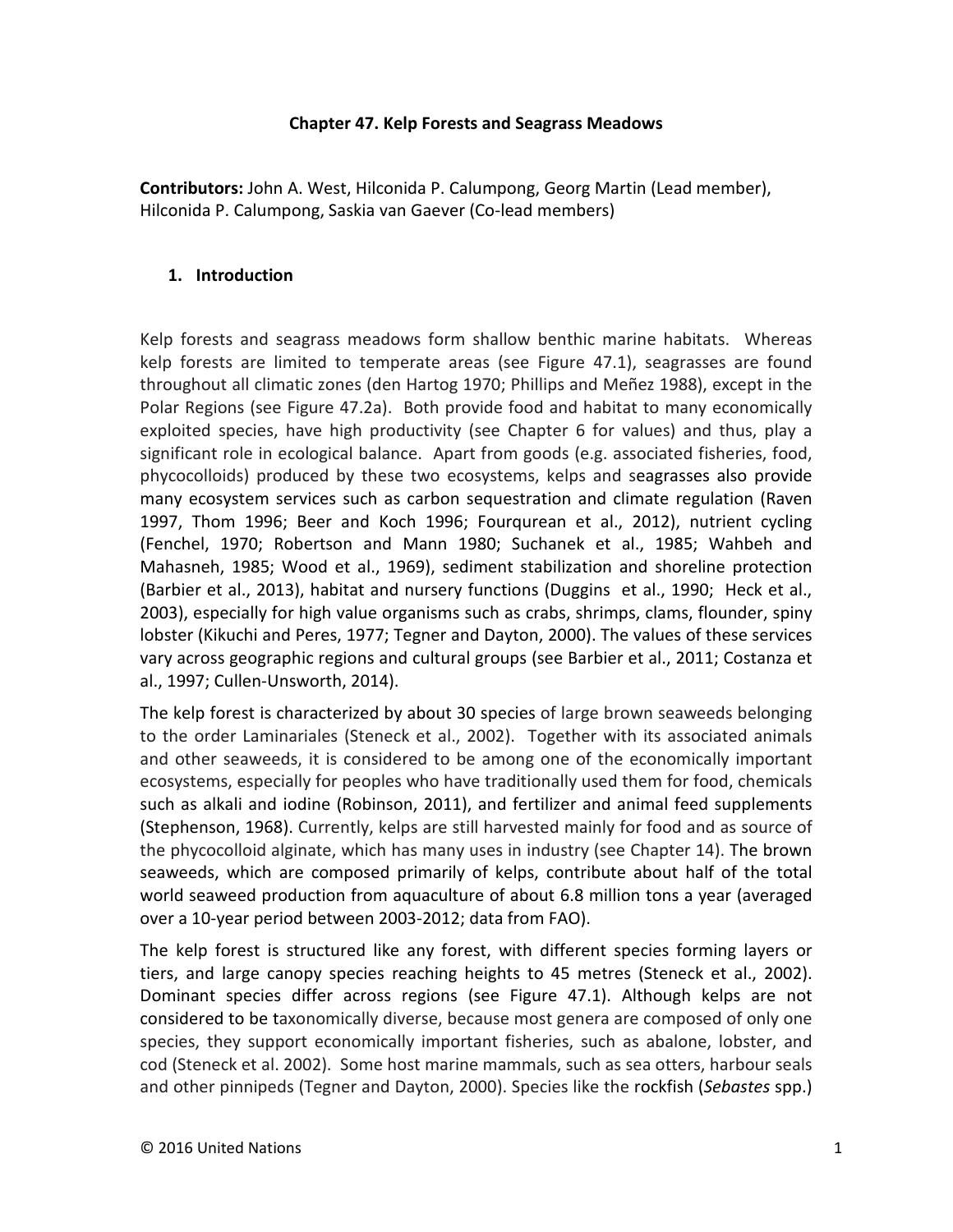use kelp habitats during some or most of their life histories (Duggins et al., 1990; Eckman et al., 2003).

Seagrasses are a group of about 72 species of flowering plants in six families (Short et al., 2011) adapted to living and reproducing in the marine environment. They are not true grasses but are named for their close morphological resemblance to terrestrial grasses. They form underwater meadows at depths reached primarily by sunlight in the red wavelength part of the spectrum. In addition, they have unusually high light requirements, approaching 25 per cent of incident radiation for some species (Dennison et al., 1993). Tropical seagrasses tend to have deep lower limits as a result of clear water (and hence, greater light penetration) while most temperate seagrasses are limited to considerably shallower depths. Hence, only a few species grow below 20 m of depth, such as some *Halophila* species which have been reported to occur at 40 m (Philipps and Meñez, 1988) and *Posidonia* at 45 m (Pergent et al., 2010). Seagrasses are not presently harvested commercially but they are critical food sources for large herbivores that are specialized for eating seagrass such as manatees, dugongs, green turtles (Philipps and Meñez, 1988) birds, particularly Brant geese (*Branta bernicia*) as they require temperate eelgrass beds as a primary food source (Baldwin and Lovvorn, 1994), and certain commercial fish species such as rabbitfish, and for many other species that feed on the epiphytes and epifauna (Moncreiff and Sullivan, 2001).



The boundaries and names shown and the designations used on this map do not imply official endorsement or acceptance by the United Nations.

Figure 1**.** Map showing the approximate location of kelp forests and their dominant species. Modified from: Steneck et al., 2002 extracted from [http://commons.wikimedia.org/wiki/File:Kelp\\_forest\\_distribution\\_map.png.](http://commons.wikimedia.org/wiki/File:Kelp_forest_distribution_map.png)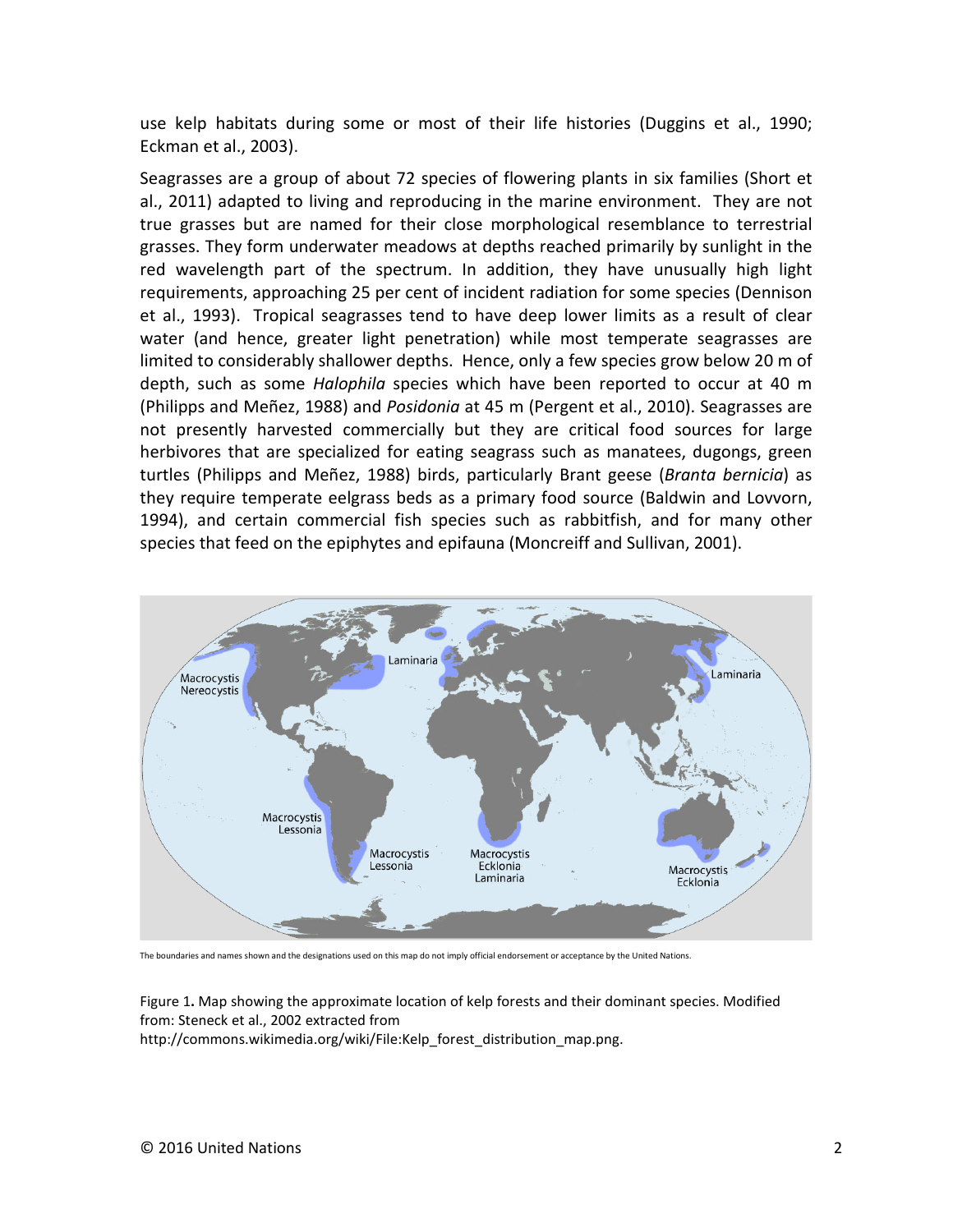

The boundaries and names shown and the designations used on this map do not imply official endorsement or acceptance by the United Nations.

Figure 2**.** Map showing (a) worldwide distribution and species richness of seagrass meadows; and (b) number of species having declining population trends (sensu IUCN) from Short et al. (2011). Numbers on the map refer to Bioregions. 1-Temperate North Atlantic; 2-Tropical Atlantic; 3- Mediterranean; 4- Temperate North Pacific; 5-Tropical Indo-Pacific; 6-Temperate Southern Oceans.

#### **2. Population trends and pressures**

The harvest of kelps for food and industry is the major pressure on the kelp population worldwide (Vasquez and Santelices, 1990; Millar, 2007; see also Chapter 14). This has resulted in changes in the kelp community structure and habitat well described by McLaughlin et al. (2006) in Chapter 14, and in more recent studies conducted by Estes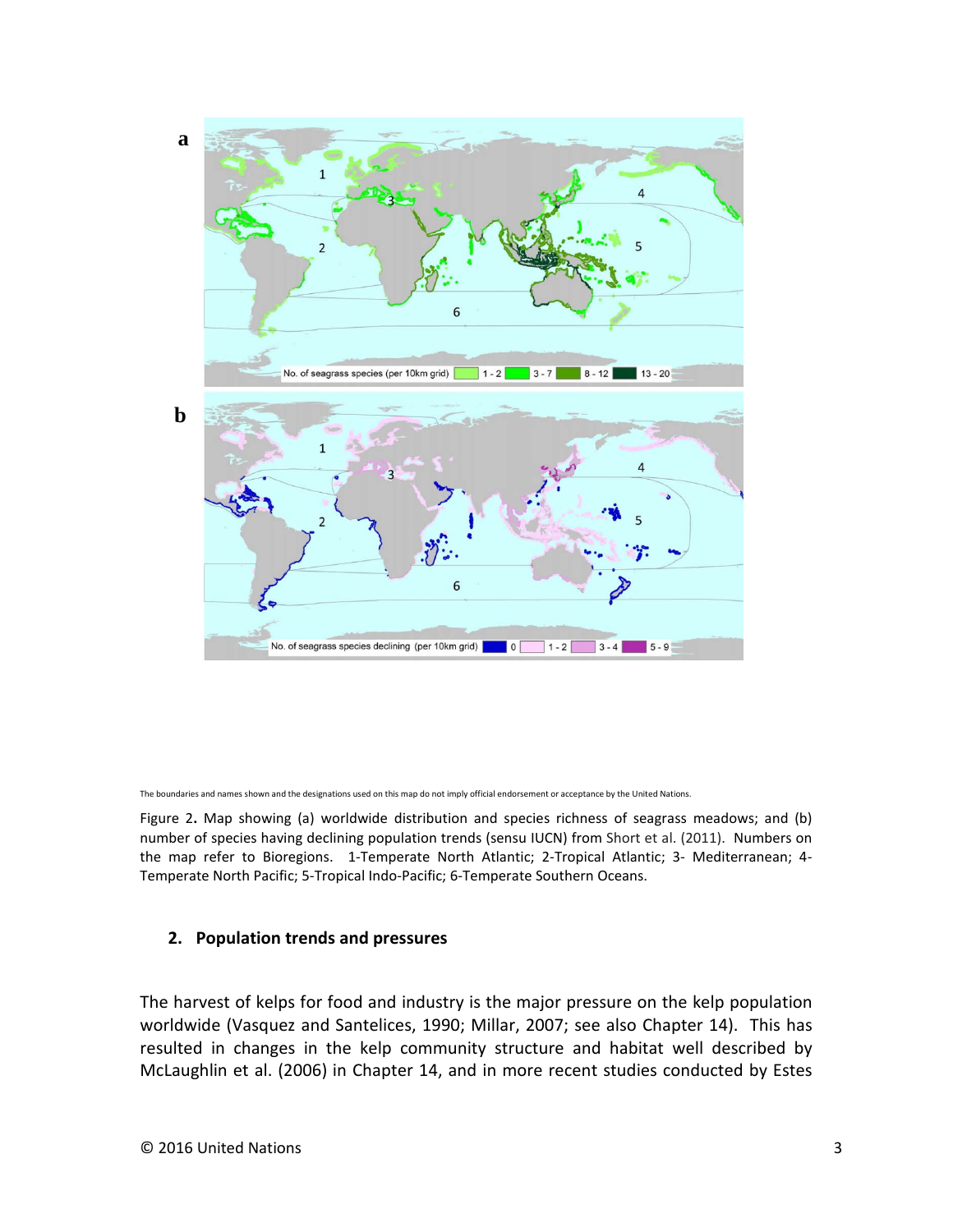2011, Ling et al., 2015; Rocha et al., 2015; Russell and Connell, 2014; Steneck et al., 2013.

Apart from overexploitation, kelp population and distribution worldwide are reported to be affected by a variety of factors. Connell et al. (2008) reported on a wholesale loss of canopy-forming kelp forests (up to 70 per cent) on the Adelaide metropolitan coast of South Australia where urbanization occurred. Overfishing of high value predators often causes explosions in herbivore populations, such as sea urchins, that feed on kelps, resulting in massive reduction of kelp cover and consequently affecting other trophic levels (see Connell et al., 2011; Moy and Christie, 2012; and also Chapter 14). Steneck et al. (2002) reported this threat to kelp beds to be highest roughly in the 40–60° latitude range in both the northern and southern hemispheres. Other mechanisms of kelp forest decline are mechanical damage from destructive fishing gears and boat propellers, pollution, nutrient availability, diseases and parasites, and climatic changes.

Kelp die-off along the coasts of Europe has been reported (Raybaud et al., 2013; Brodie et al., 2014), e.g. in Norway (Moy and Christie, 2012), as well as off the coast of Australia (Smale and Wernberg, 2013; Wernberg et al., 2013). In addition, changes in the distribution of species have been reported in the polar North Atlantic (Müller et al., 2009), and off the coasts of southern England of the United Kingdom (Brodie et al., 2014; Pereira et al., 2011), South Africa (Bolton et al., 2012) and Australia (Connell et al., 2008; Millar 2007; Russell 2011; Smale and Wernberg, 2013; Wernberg et al., 2011;Wernberg et al., 2013) due to increased seawater temperatures. In 2011, the high biodiversity Indian Ocean region of Western Australia experienced a heat wave, which raised seawater temperatures by 2-4°C, causing a significant decline in the canopyforming brown macroalgae *Scytothalia* and *Ecklonia radiata,* which are important in stabilizing habitats. *Scytothalia* had a 100-km southward retraction from its northernmost limit (Smale and Wernberg, 2013; Wernberg et al., 2013). A similar pattern of southern retraction by other temperate macroalgae caused by seawater warming is evident along the Pacific Ocean coast of eastern Australia (Wernberg et al., 2011). Kelps are most affected by rising water temperature, because sexual reproduction (gamete formation) in most kelps will not occur above 20°C (Dayton, 1985; Dayton et al., 1999). This has been found to be amplified negatively by synergistic interactions between nutrient enrichment and heavy metals, the presence of competitors, low light and increasing temperature and competition with mat-forming seaweeds (Strain et al., 2014).

Seagrass beds are reported to be among the most threatened ecosystems on earth with an estimated disappearance rate of 110  $km^2$  per year since 1980; the rates of decline accelerating from a median of 0.9 per cent per year before 1940 to 7 per cent year  $^{-1}$ since 1990 (Waycott et al. 2009). According to their assessment, 29 per cent of the known areal extent has disappeared since seagrass areas were initially recorded in 1879. For example, in the Baltic Sea, where only one main seagrass species (*Zostera marina*) exists, seagrass meadows have significantly declined (Boström et al. 2014). In terms of species, Short et al. (2011) reported that 22 of 72 species (31 per cent) of the world's total number of species have declining populations, 29 species (40 per cent) have stable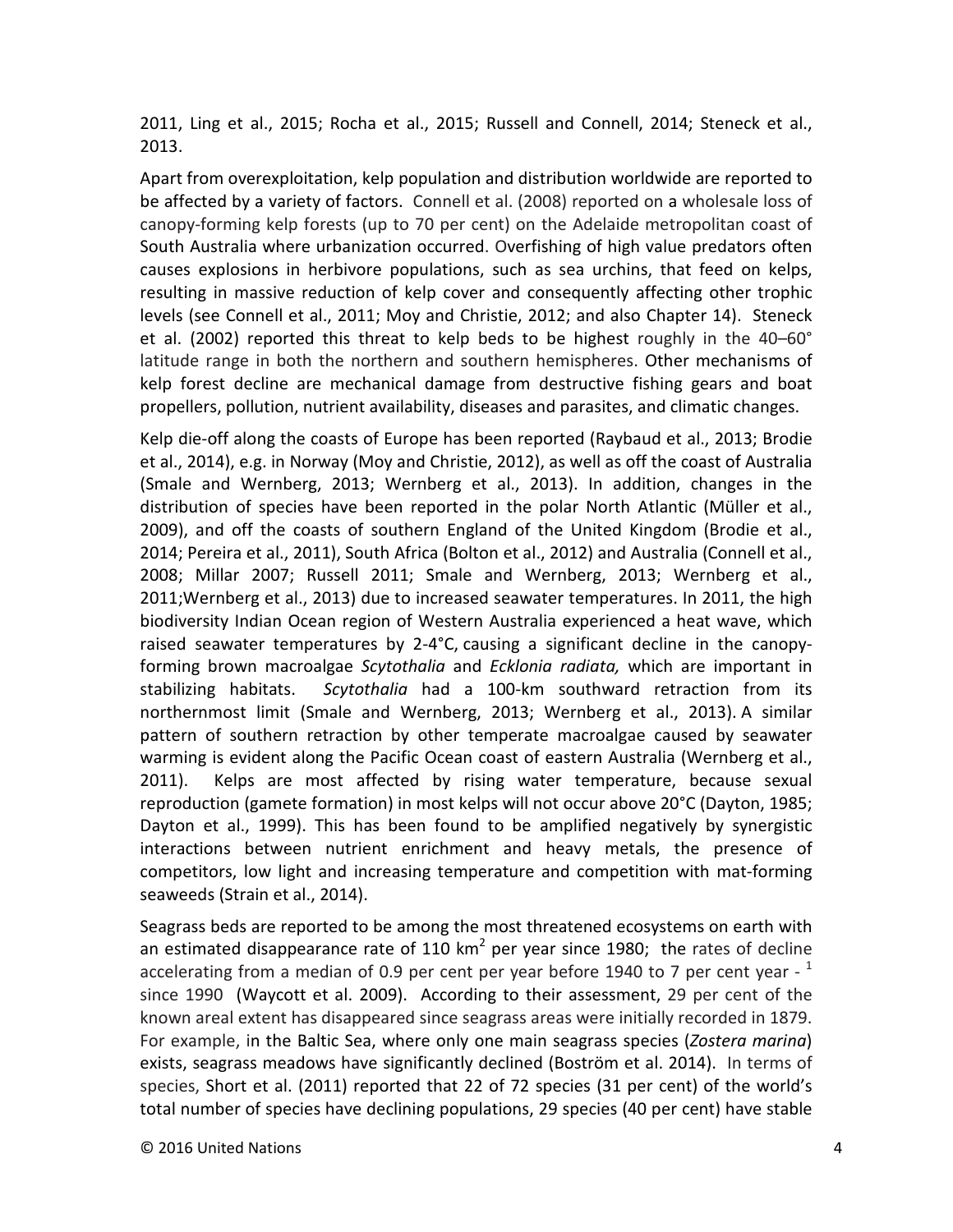populations, five species (seven per cent) have an increasing population (see Figure 47.2b), and the status of 16 species (22 per cent) is unknown. Two of the species with increasing population (*Halophila stipulacea* and *Zostera japonica*) have been reported to have recently expanded across the Pacific and Atlantic Oceans (Short et al. 2007, Willette and Ambrose 2009). Reported areas of highest decline (80-100 per cent of all species) are in: (a) in China-Korea-Japan region, where the decline is associated with heavy coastal development and extensive coastal reclamation, (b) southeast Asia (one species) due to aquaculture, fisheries and heavy watershed siltation, (c) Australia (three species), and (d) the Mediterranean (four/five species). Declines in Australia and the Mediterranean are primarily attributed to mechanical damage from propellers and ship grounding, degraded water quality, and competition with introduced species such as *Caulerpa* (Williams and Smith 2007). Short et al. (2011, Table 4, p. 1969) rated coastal development as representing the highest threat (93 per cent of the species affected), degraded water quality (53 per cent), mechanical damage (44 per cent), aquaculture (39 per cent), fisheries (38 per cent), excess siltation/sedimentation (36 per cent), competition (7 per cent), and disease (2 per cent).

As for kelps, overfishing of top predators often results in an increase in herbivores, such as sea urchins, that leave barren 'halos' in seagrass beds. Another reported cause of population decline is the "wasting disease" that wiped out the seagrass meadows in the Pacific Northwest and on both sides of the North Atlantic in the 1930s, due to a marine slime mould (*Labyrinthula*) infestation (Rasmussen, 1977); this organism reappeared in New Hampshire and Maine in 1986 (Short et al., 1986). The effects of climate change on seagrasses are just beginning to be studied (Chust et al., 2013; Valle at al., 2014). Of the 72 species, 15 or 24 per cent (Short et al., 2011), are currently classified under the International Union for Conservation of Nature (IUCN) criteria as Threatened (Endangered or Vulnerable) or Near Threatened.

## **3. Ecological, economic, and social implications**

Ecologically, the loss of these two ecosystems will reduce the amount of "blue" carbon stored in submerged marine habitats and thus, increase impacts and changes worldwide on weather patterns, directly putting coastal residents, their livelihoods and food production at risk (see Nelleman et al., 2009; Byrnes, et al., 2011; see also Chapter 6).

Losses of kelp and seagrass beds will affect populations of large marine herbivores, such as manatees, dugongs and green turtles, thus further undermining their already poor conservation status. Short et al. (2011) reported that 115 marine species that live in seagrass beds, including some invertebrates, fishes, sea turtles, and marine mammals, are listed by IUCN as threatened. In addition, reef and mangrove ecosystems biodiversity will be affected by the loss of seagrass habitats since many fish and invertebrate species found in coral reefs and mangroves have been reported to spend their juvenile stages in seagrass beds (Dolar, 1991; Orth, 2006).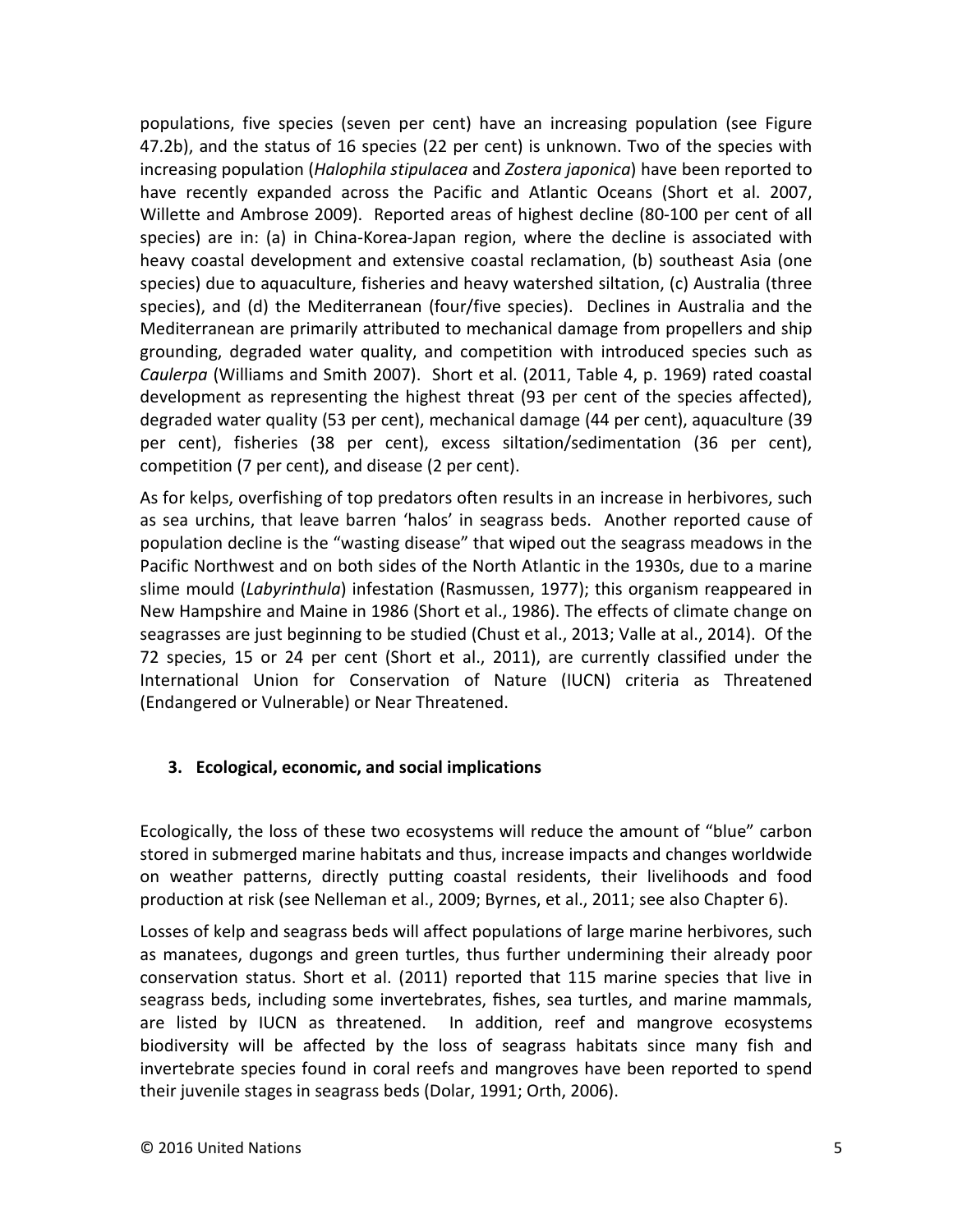Furthermore, the loss of seagrass beds and kelp forests will deprive commercially important fish (such as rabbit fish and cod) and invertebrate species (such as abalone and lobster) of food, habitat and nursery areas, thus undermining their growth and reproductive success and reducing the chances of the stocks either being maintained or being brought back to pre-depletion levels (Orth et al., 2006). This will affect catches of fishers and threaten food security.

Kelp forest losses will reduce the supply of commercially important alginates and fucoidan, thus raising their prices or making them less readily available for new applications (see further Chapter 14). Also, loss of kelp may have an adverse effect on the number of coastal residents whose livelihoods depend on kelp harvesting.

# **4. Management and conservation responses**

Many strategies have been employed in the management of kelps and seagrass meadows. These include: protection through declaration of sanctuaries and protected areas,<sup>[1](#page-5-0)</sup> regulation of harvesting through permitting system for kelps (Leschin-Hoar, 2014), regulation of fishing methods destructive to kelps and seagrasses, such as trawls and seines; transplantation and restoration of seagrass beds (Calumpong and Fonseca, 2001; Fonseca et al., 1998), and systematic monitoring (www.seagrassnet.org).

## **5. Information and knowledge gaps**

The biology and population dynamics of some kelp and seagrass species are still unstudied. Nine of 72 seagrass species are designated by IUCN as Data Deficient due to lack of information about them, while population trends of 16 species remain unknown (Short et al., 2011). Data on relative impacts of anthropogenic factors as well as interactions with climatic changes are lacking (Larkum et al., 2006; Chust et al., 2013; Doney et al., 2009; Duarte, 2002; Grech et al., 2012; Roleda et al., 2012; Valle et al., 2014). Active research is being conducted in the areas of economic valuation of ecosystem services provided by these two ecosystems.

 $1$  See:  $\overline{a}$ 

<span id="page-5-0"></span>http://www.westcoast.fisheries.noaa.gov/habitat/habitat\_types/kelp\_forest\_info/kelp\_forest\_habitat\_ty pes.html; http://www.pcouncil.org/habitat-and-communities/habitat/;

https://catalog.data.gov/dataset/public-seagrass-compilation-for-west-coast-essential-fish-habitat-efhenvironmental-impact-stat; http://www.marinecadastre.gov/news/uses/seagrasses-distribution/.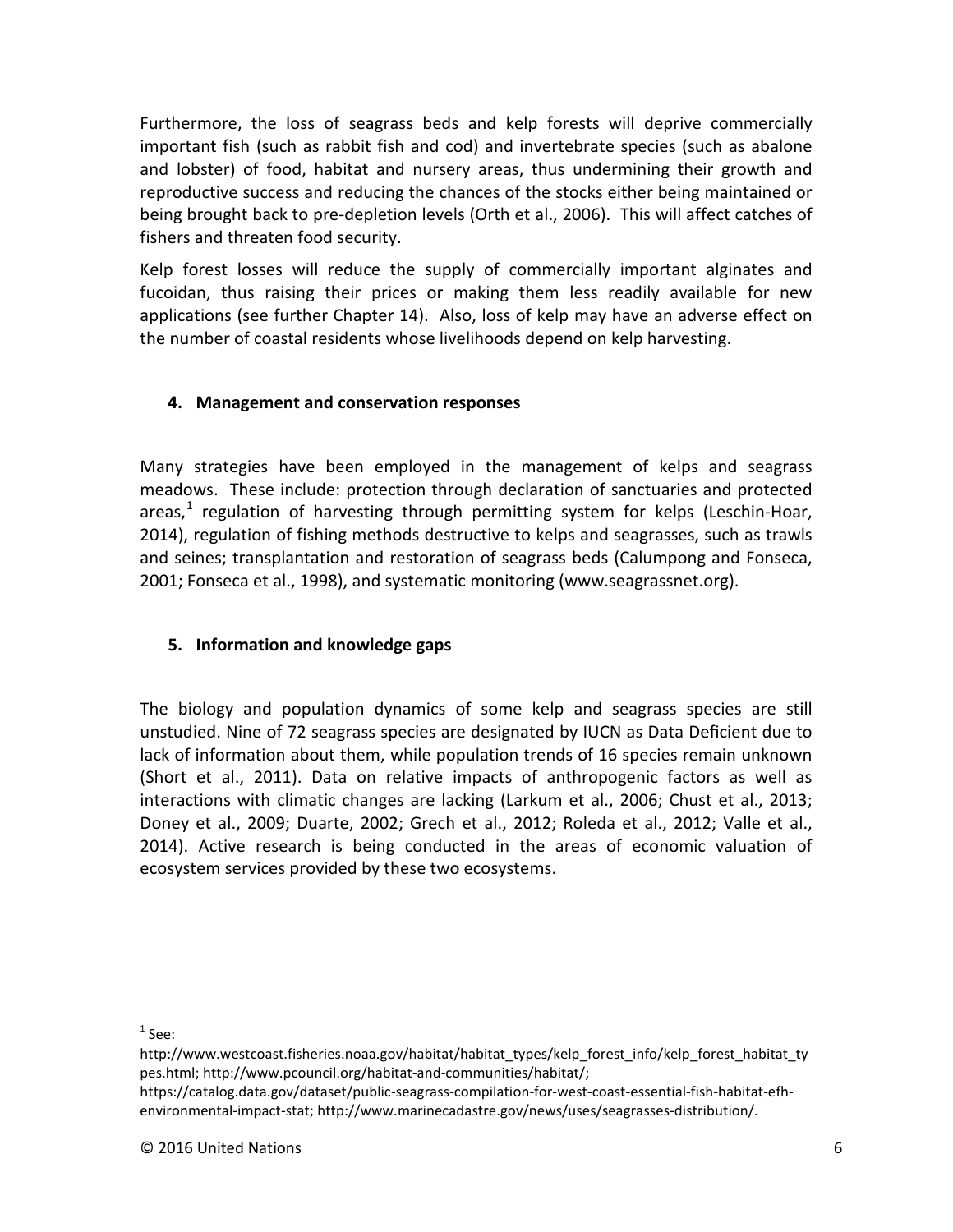#### **References**

- Baldwin, J.R., Lovvorn, J.R. (1994). Expansion of seagrass habitat by the exotic *Zostera japonica*, and its use by babbling ducks and brant in Boundary Bay, British Columbia. *Marine Progress Series* 103: 119-127.
- Barbier, E.B., Georgiou, I.Y., Enchelmeyer, B., Reed, D.J. (2013). The Value of Wetlands in Protecting Southeast Louisiana from Hurricane Storm Surges. *PLoS ONE* 8(3): e58715. doi:10.1371/journal.pone.0058715.
- Barbier, E.B., Hacker, S.D., Kennedy, C., Koch, E.W., Stier, A.C., Silliman, B.R. (2011). The value of estuarine and coastal ecosystems. *Ecological Monographs* 81(2): 169- 193.
- Beer, S., Koch, E. (1996). Photosynthesis of seagrasses vs. marine macroalgae in globally changing CO2 changing environments. *Ecology Progress Series* 141: 199–204.
- Bolton, J., Anderson, R., Smit, A., Rothman, M. (2012). South African kelp moving eastwards: the discovery of *Ecklonia maxima* (Osbeck) Papenfuss at De Hoop Nature Reserve on the South Coast of South Africa, *African Journal of Marine Science* 34: 147-151.
- Boström, C., Baden, S., Bockelmann, A-C., Dromph, K., Fredriksen, S., Gustafsson, C., Krause-Jensen, D., Möller, T., Nielsen, SL., Olesen, B., Olsen, J., Pihl, L., Rinde, E. (2014). Distribution, structure and function of Nordic eelgrass (*Zostera marina*) ecosystems: implications for coastal management and conservation. *Aquatic Conservation: Marine and Freshwater Ecosystems* 24: 410-434.
- Brodie, J., Williamson, C.J., Smale, D.A., Kamenos, N.A., Mieszkowska, N., Santos, R., Cunliffe, M., Steinke, M., Yesson, C., Anderson, K.M., Asnaghi, V., Brownlee, C., Burdett, H.L., Burrows, M.T., Collins, S., Donohue, P.J.C., Harvey, B., Noisette, F., Nunes, J., Ragazzola, F., Raven, J.A., Foggo, A., Schmidt, D.N., Suggett, D., Teichberg, M., Jason M. Hall-Spencer, J.M. (2014). The future of the northeast Atlantic benthic flora in a high CO2 World. *Ecology and Evolution* 1-12. doi: 10.1002/ece3.1105.
- Byrnes, J.E., Reed, D.C., Cardinale, B.J., Cavanaugh, K.C., Holbrook, S.J., Schmitt, R.J., (2011). Climate driven increases in storm frequency simplify kelp forest food webs. *Global Change Biology* 17, 2513-2524.
- Calumpong, H.P., Fonseca, M. (2001). Chapter 22: Seagrass transplantation and other seagrass restoration methods. In: Short, F.T., Coles, R.G. (Eds.), *Global Seagrass Research Methods*, Elsevier Science B.V. pp. 426-443.
- Chust, G., Albaina, A., Aranburu, A., Borja, Á., Diekmann, O.E., Estonba, A., Franco, J., Garmendia, J.M., Iriondo, M., Muxika, I., Rendo, F., Rodríguez, J.G., Ruiz-Larrañaga, O., Serrão, E.A. and Valle, M. (2013). Connectivity, neutral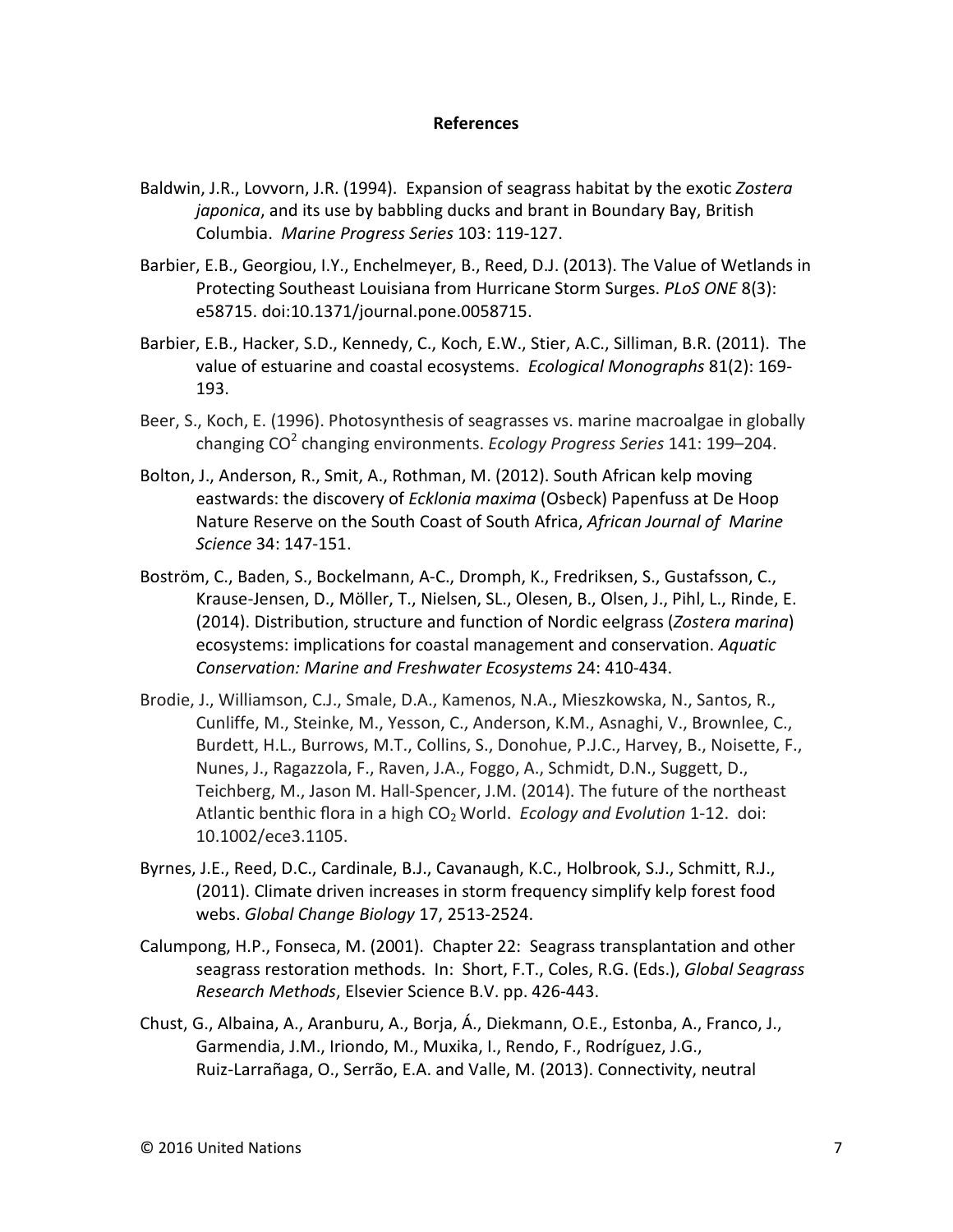theories and the assessment of species vulnerability to global change in temperate estuaries. *Estuarine, Coastal and Shelf Science*, 131, 52-63.

- Connell, S., Russelll, B., Turner, D., Shepherd, S., Kildea, T., Miller, D., Airoldi, L., Cheshire, A. (2008). Recovering a lost baseline: missing kelp forests from a metropolitan coast. *Marine Ecology Progress Series* 360: 63-72.
- Connell, S.D., Russelll, B.D., Irving, A.D. (2011). Can strong consumer and producer effects be reconciled to better forecast catastrophic phase-shifts in marine ecosystems? *Journal of Experimental Marine Biology and Ecology,* 400, 296-301.
- Costanza, R., d'Arge, R., de Groot, R., Farber, S., Grasso, M., Hannon, B., Limburg, K., Naeem, S., O'Neill, R.V., Paruelo, J., Raskin, R.G., Sutton, P., van den Belt, M. (1997). The value of the world's ecosystem services and natural capital. *Nature* 387: 253-260.
- Cullen-Unsworth, L.C., Nordlund, L.M., Paddock, J., McKenzie, L.J., Unsworth, R.K.F., Baker, S. (2014). Seagrass meadows globally as a coupled social–ecological system: Implications for human wellbeing. *Marine Pollution Bulletin* 83(2): 387- 97. doi: 10.1016/j.marpolbul.2013.06.001.
- Dayton, P.K. (1985)*.* Ecology of kelp communities. *Annual Review Ecology Systems* 16: 215–245.
- Dayton, P.K., Tegner, M.J., Edwards, P.B., Riser, K.L. (1999). Temporal and spatial scales of kelp demography: the role of oceanography climate. *Ecological Monographs*  69: 219–250.
- Den Hartog, C. (1970). *The Seagrasses of the World*. Amsterdam, North Holland Publication Co. 275 pp.
- Dennison W.C., Orth, R.J., Moore, K.A., Stevenson, J.C., Carter, V., Kollar, S., Bergstrom, P.W., Batiuk, R.A. (1993). Assessing water quality with submersed aquatic vegetation. *BioScience* 43: 86–94.
- Dolar, M.L.L. (1991). A survey on the fish and crustacean fauna of the seagrass beds in North Bais Bay, Negros Oriental, Philippines. *Proceedings of the Regional Symposium on Living Resources in Coastal Areas.* Quezon City: University of the Philippines Marine Science Institute, pp. 367-377.
- Doney, S.C., Fabry, V.J., Feely, R.A., Kleypas, J.A. (2009). Ocean Acidification: The Other CO(2) Problem. *Annual Review of Marine Science, Annual Reviews,* 169-192.
- Duarte, C.M. (2002). The future of seagrass meadows. *Environmental Conservation* 29 (2): 192–206 doi:10.1017/S0376892902000127.
- Duggins, D.O., Eckman, J.E., Sewell, A.T. (1990). Ecology of understory kelp environments. II. Effects of kelps on recruitment of benthic organisms. *Journal of Experimental Marine. Biology and Ecology* 143, 27-45.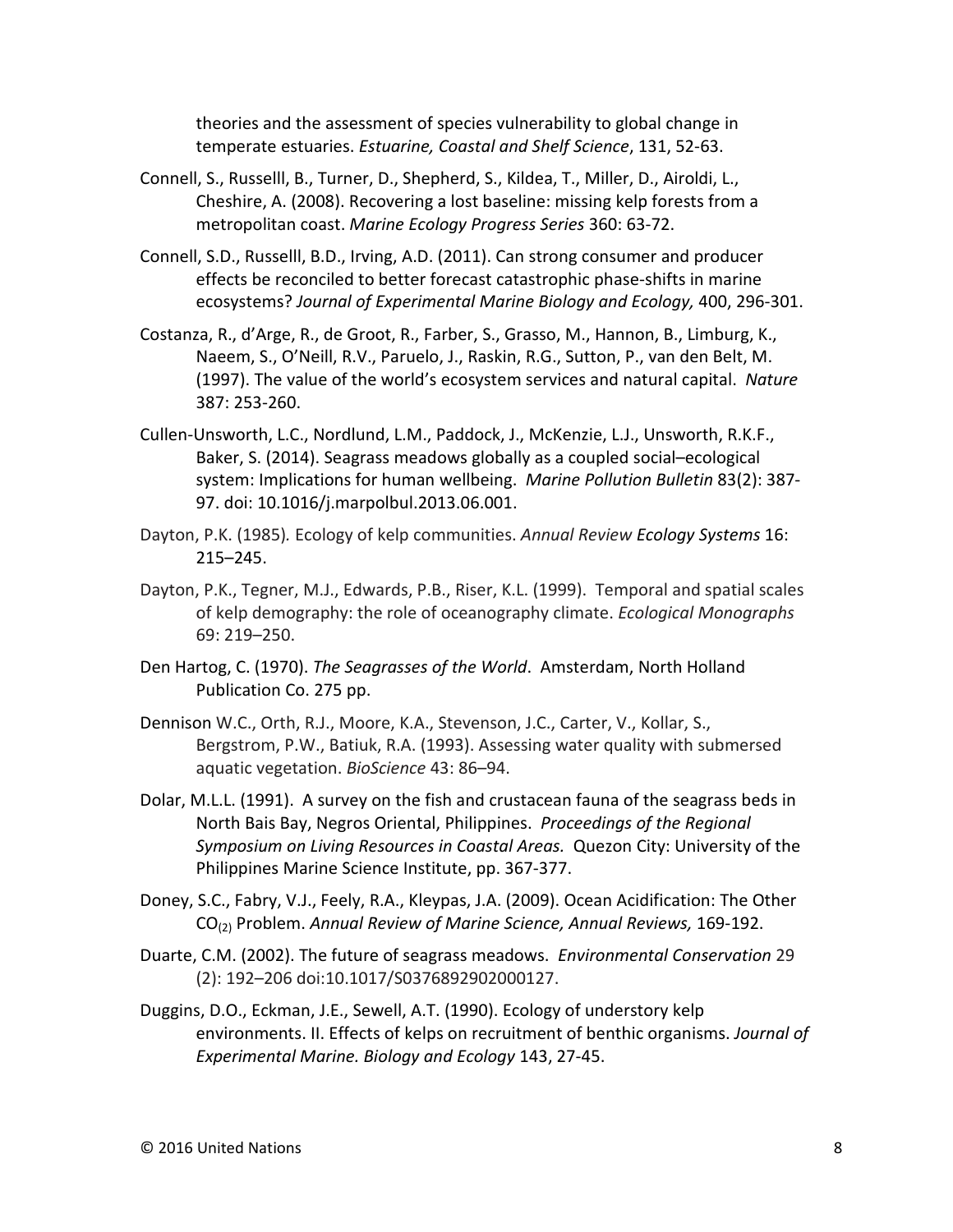- Eckman, J.E., Duggins, D.O., Siddon, C.E. (2003). Current and wave dynamics in the shallow subtidal: implications to the ecology of understory and surface-canopy kelps. *Marine Ecology-Progress Series* 265, 45-56.
- Estes, J.A., Terborgh, J., Brashares, J.S., Power, M.E., Berger, J., Bond, W.J., Carpenter, S.R., Essington, T.F., Holt, R.D., Jackson, J.B.C., Marquis, R.J., Oksanen, L., Oksanen, T., Paine, R.T., Pikitch, E.K., Ripple, W.J., Sandin, S.A., Scheffer, M., Schoener, T.W., Shurin, J.B., Sinclair, A.R.E., Soulé, M.E., Virtanen, R., Wardle, D.A. (2011). Trophic downgrading of planet earth. *Science* 333(6040):301-306. DOI: *10.1126/science.1205106.*
- Fenchel, T. (1970). Studies on the decomposition of organic detritus derived from the terete grass *Thalassia testudinum*. *Limnology and Oceanography* 15(1): 14-20.
- Fonseca, M.S., Kenworthy, W.J., Thayer, G.W. (1998). *Conservation and Restoration of Seagrasses in the United States and Adjacent Waters.* NOAA Coastal Ocean Office, Silver Spring, Maryland Series No. 12 pp. 222.
- [Fourqurean,](http://www.nature.com/ngeo/journal/v5/n7/full/ngeo1477.html%23auth-1) J.W., [Duarte,](http://www.nature.com/ngeo/journal/v5/n7/full/ngeo1477.html%23auth-2) C.M., [Marbà,](http://www.nature.com/ngeo/journal/v5/n7/full/ngeo1477.html%23auth-4) N., [Holmer,](http://www.nature.com/ngeo/journal/v5/n7/full/ngeo1477.html%23auth-5) M., [Mateo,](http://www.nature.com/ngeo/journal/v5/n7/full/ngeo1477.html%23auth-6) M.A., [Apostolaki,](http://www.nature.com/ngeo/journal/v5/n7/full/ngeo1477.html%23auth-7) E.T., [Kendrick,](http://www.nature.com/ngeo/journal/v5/n7/full/ngeo1477.html%23auth-8) G.A., [Krause-Jensen,](http://www.nature.com/ngeo/journal/v5/n7/full/ngeo1477.html%23auth-9) D., [McGlathery,](http://www.nature.com/ngeo/journal/v5/n7/full/ngeo1477.html%23auth-10) K.J., [Serrano,](http://www.nature.com/ngeo/journal/v5/n7/full/ngeo1477.html%23auth-11) O. (2012). Seagrass ecosystems as a globally significant carbon stock. *Nature Geoscience* 5: 505–509 doi:10.1038/ngeo1477.
- Grech, A., Chartrand-Miller, K., Erftemeijer, P., Fonseca, M., McKenzie, L., Rasheed, M., Taylor, H., Coles, R. (2012). A comparison of threats, vulnerabilities and management approaches in global seagrass bioregions. *Environmental Research Letters 7.*
- Heck, K.L., Hays, C., Orth, R.J. (2003). A critical evaluation of the nursery role hypothesis for seagrass meadows. *Marine Ecology Progress Series* 253: 123–136.
- Kikuchi, T., Peres, J.P. (1977). *Consumer Ecology in Seagrass Beds.* New York: Marcel Dekker, pp. 153-172.
- Leschin-Hoar, C. (2014). Help for Kelp—Seaweed Slashers See Harvesting Cuts Coming. *Scientific American*. http://www.scientificamerican.com/article/help-for-kelpseaweed-slashers-see-harvesting-cuts-coming/
- Ling, S.D., Scheibling, R.E., Rassweiler, A., Johnson, C.R., Shears, N., Connel, S.D. (2015). Global regime shift dynamics of catastrophic sea urchin overgrazing. *Philosophical Transactions of the Royal Society B: Biological Sciences*, 370(1659), 20130269. DOI: 10.1098/rstb.2013.0269.
- Larkum, A., Orth, R.J., Duarte, C., eds. (2006). *Seagrasses: Biology, Ecology and Conservation*. Springer, Dordrecht. 676 pp. DOI 10.1007/978-1-4020-2983-7.
- McLaughlin, E., Kelly, J., Birkett, D., Maggs, C., Dring, M. (2006). Assessment of the Effects of Commercial Seaweed Harvesting on Intertidal and Subtidal Ecology in Northern Ireland. *Environment and Heritage Service Research and Development Series*. No. 06/26.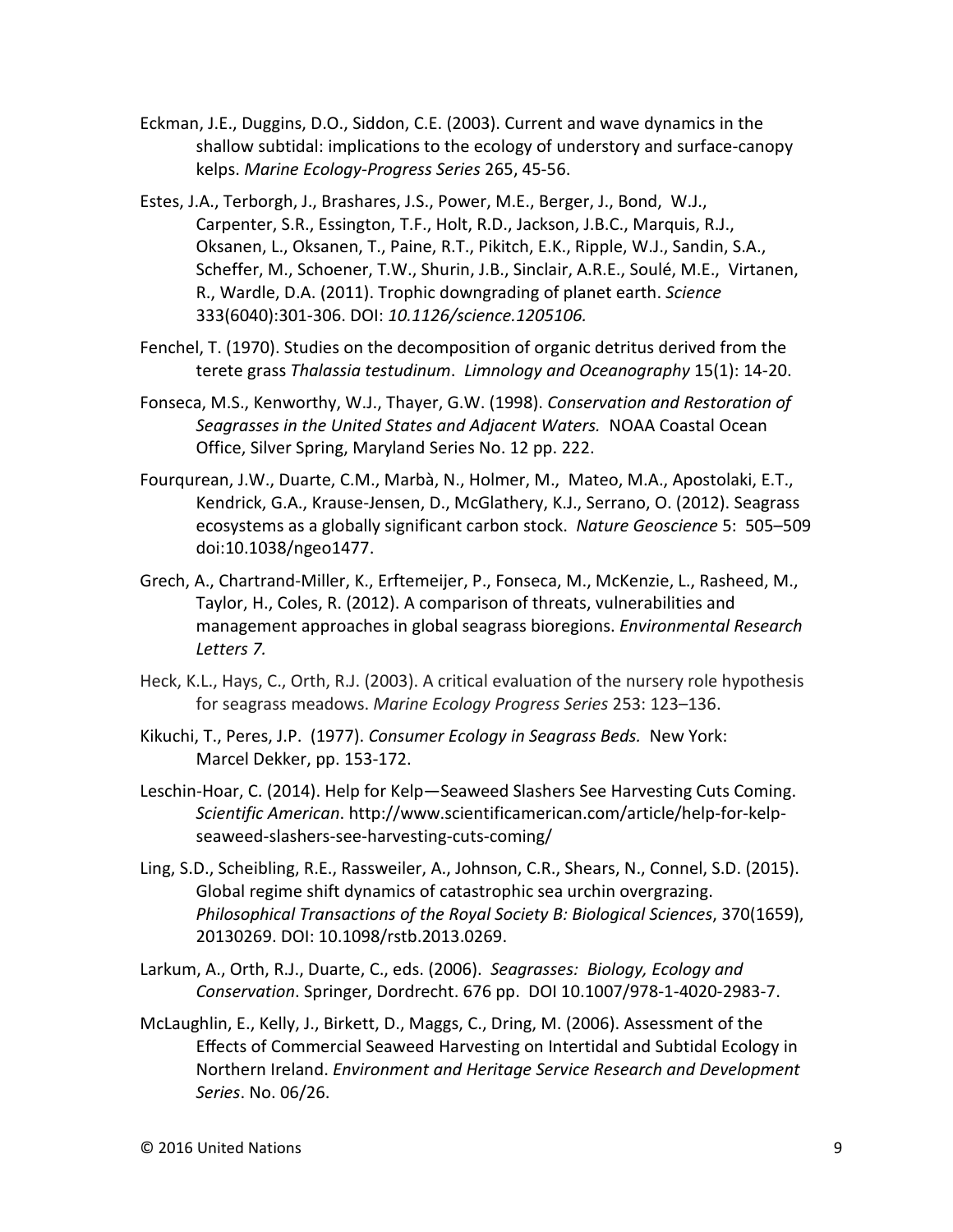- Millar, A.J.K. (2007). *The Flindersian and Peronian Provinces*. In: McCarthy, P., Orchard, A., (Eds.). *Algae of Australia. An Introduction.* CSIRO Publishing, Melbourne, pp. 554-559.
- Moncreiff, C.A., Sullivan, M.J. (2001). Trophic importance of epiphytic algae in subtropical seagrass beds: evidence from multiple stable isotope analyses. *Marine Ecology Progress Series*, 215, 93-106.
- Moy, F., Christie, H. (2012). Large-scale shift from sugar kelp (*Saccharina latissima*) to ephemeral algae along the south and west coast of Norway. *Marine Biology Research* 8: 309-321.
- Müller, R., Laepple, T., Bartsch, I., Wiencke, C. (2009). Impact of oceanic warming on the distribution of seaweeds in polar and cold-temperate waters. *Botanica Marina* 52: 617–638. doi 10.1515/bot.2009.080.
- Nelleman, C., Corcoran, E., Duarte, C.M., Valdes, M., DeYoung, C., Fonseca, L., Grimsditch, G., Eds. (2009). *Blue Carbon: A Rapid Response Assessment.* United Nations Environmental Programme. GRID-Arendal.www.grida.no.
- Orth, R.J., Carruthers, T.J.B., Dennison, W.C., Duarte, C.M., Fourqurean, J.W., Heck, K.L. Jr., Hughes, A.R., Kendrick, G.A., Kenworthy, W.J., Olyarnik, S. Short, F.T., Waycott, M., Williams, S.L. (2006). A global crisis for seagrass ecosystems. *BioScience* 56(12): 987-996.
- Pergent, G., Semroud, R., Djellouli, A., Langar, H., Duarte, C. (2010). *Posidonia oceanica*. The IUCN Red List of Threatened Species. Version 2014.3. <www.iucnredlist.org>. Downloaded on 15 May 2015.
- Pereira, T., Engelen, A., Pearson, G., Serrão, E., Destombe, C., Valero, M. (2011). Temperature effects on the microscopic haploid stage development of *Laminaria ochroleuca* and *Sacchoriza polyschides*, kelps with contrasting life histories. *Cahiers de Biologie Marine* 52: 395-403.
- Phillips, R., Meñez E.G. (1988). *Seagrasses*. Smithsonian Contributions to the Marine Sciences Number 14, 104 pp.
- Rasmussen, E. (1977). The Wasting Disease of Eelgrass (*Zostera marina*) and Its Effects on Environmental Factors and Fauna. In: McRoy, C.P., Helfferich, C. Eds.). *Seagrass Ecosystems: A Scientific Perspective*, Dekker, New York.
- Raven, J.A. (1997). Inorganic carbon acquisition by marine autotrophs. In: Callow, J.A. (Ed.), Advances in Botanical Research, Vol 27: Classic Papers. Elsevier, Academic Press Inc., San Diego, p. 85-209.
- Raybaud,V., Beaugrand, G., Goberville, E., Delebecq, G., Destombe, C. Valero, M., Davoult, D., Morin, P., Gevaert, F. (2013). Decline in Kelp in West Europe and Climate. *PLoS ONE* 8(6): e66044. doi:10.1371/journal.pone.0066044.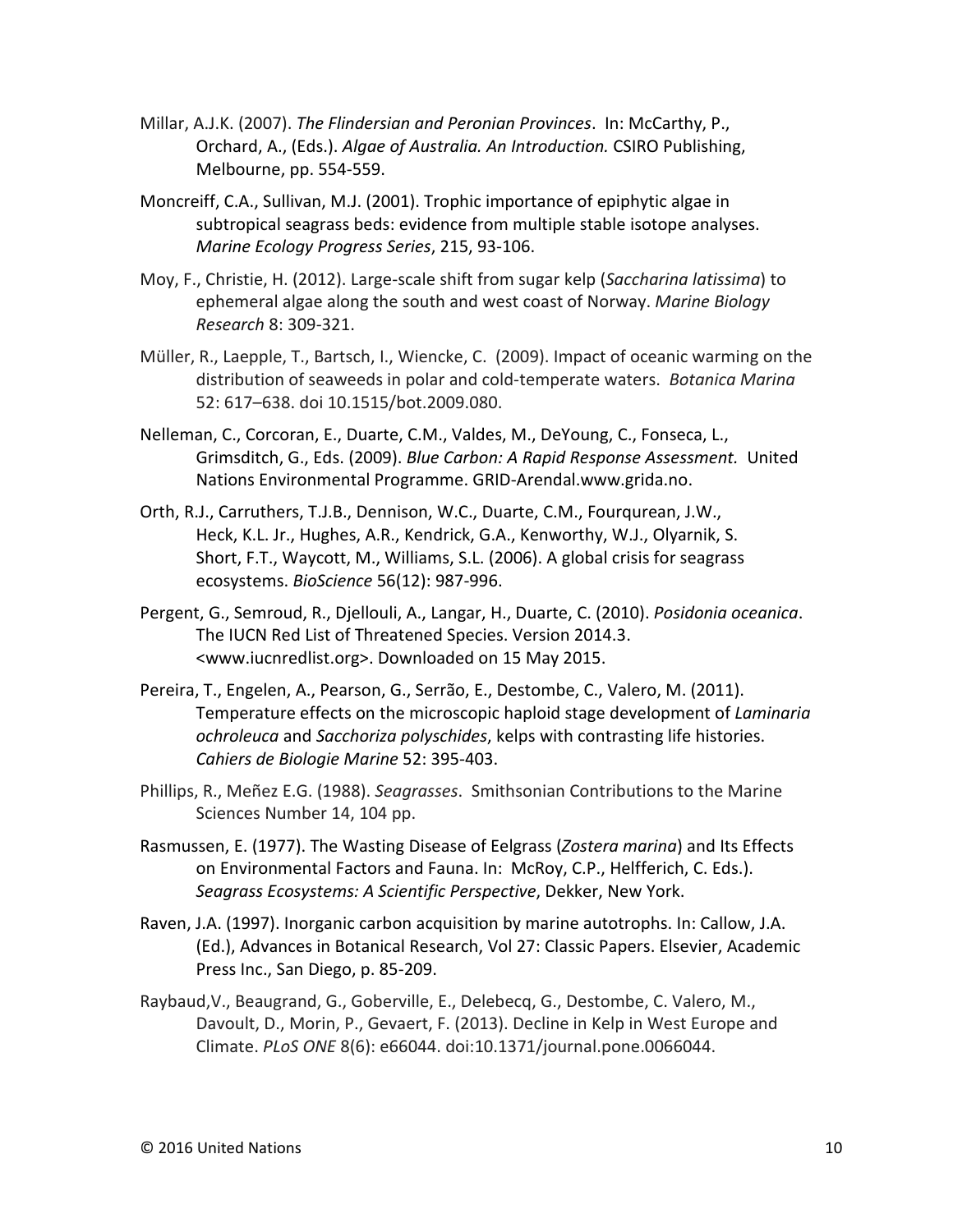Robertson, A.I., Mann, K.H. (1980). The role of amphipods and isopods in the initial fragmentation of eelgrass detritus in Nova Scotia, Canada. *Marine Biology* 59:63-69.

Robinson, T. (2011). *Connemara - a little Gaelic Kingdom*, Dublin: Penguin, Ireland.

- Rocha, J. Yletyinen, J., Biggs, R., Blenckner, T., Peterson, G. (2015). Marine regime shifts: drivers and impacts on ecosystems services. *Philosophical Transactions of the Royal Society B: Biological Sciences*, 370(1659), 20130273. DOI: 10.1098/rstb.2013.0273.
- Roleda, M.Y., Morris, J.N., McGraw, C.M., Hurd, C.L. (2012). Ocean acidification and seaweed reproduction: increased  $CO<sup>2</sup>$  ameliorates the negative effect of lowered pH on meiospore germination in the giant kelp *Macrocystis pyrifera* (Laminariales, Phaeophyceae). *Global Change Biology* 18, 854-864.
- Russell, B., Connell, S. (2014). Ecosystem resilience and resistance to climate change. *Global Environmental Change* 1:133-139.
- Russell, B., Thomsen, M., Gurgel, F., Bradshaw, C., Poloczanska, E., Connell, S. (2011). Seaweed communities in retreat from Ocean Warming. *Current Biology* 21: 1828-1832.
- Short, F.T., Carruthers, T.J.B., Dennison, W.C., Waycott, M. (2007). Global seagrass distribution and diversity: a bioregional model. *Journal of Experimental Marine Biology and Ecology* 350: 3–20.
- Short, F.T., Mathieson, A.C., Nelson, J.I., (1986). Recurrence of the eelgrass wasting disease at the border of New Hampshire and Maine, USA. *Marine Ecology Progress Series* 29, 89–92.
- Short, F.T., Polidoro, B., Livingstone, S.R., Carpenter, K.E., Bujang, J.S., Calumpong, H.P., Carruthers, T.J.B., Coles, R.G., Bandeira, S., Dennison, W.G., Erftemeijer, P.L.A., Fortes, M.D., Freeman, A.S., Jagtap, T.G., Kamal, A.H.M., Kendrick, G.A., Kenworthy, W.J., La Nafie, Y.A., Nasution, I.M., Prathep, A., Sanciangco, J.C., van Tussenbroek, B., Vergara, S.G., Waycott, M., Zieman, J.C., Orth, R.J. (2011). Extinction risk assessment of the world's seagrass species. *Biological Conservation* 144: 1961–1971.
- Smale, D.A., Wernberg, T. (2013). Extreme climatic event drives range contraction of a habitat-forming species. *Proceedings of the Royal Society B Biological Sciences* 280: 20122829.
- Steneck, R., Graham, M.H., Bourque, B.J., Corbett D., Erlandson, J.M., Estes, J.A., Tegner, M.J. (2002). Kelp Forest Ecosystems: Biodiversity, Stability, Resilience and Future. *Environmental Conservation* 29 (4): 436–459.
- Steneck, R.S., Leland, A., Mcnaught, D.C., Vavrinec, J. (2013). Ecosystem Flips, Locks, and Feedbacks: the Lasting Effects of Fisheries on Maine's Kelp Forest Ecosystem. *Bulletin of Marine Science* 89:31-55. http://dx.doi.org/10.5343/bms.2011.1148.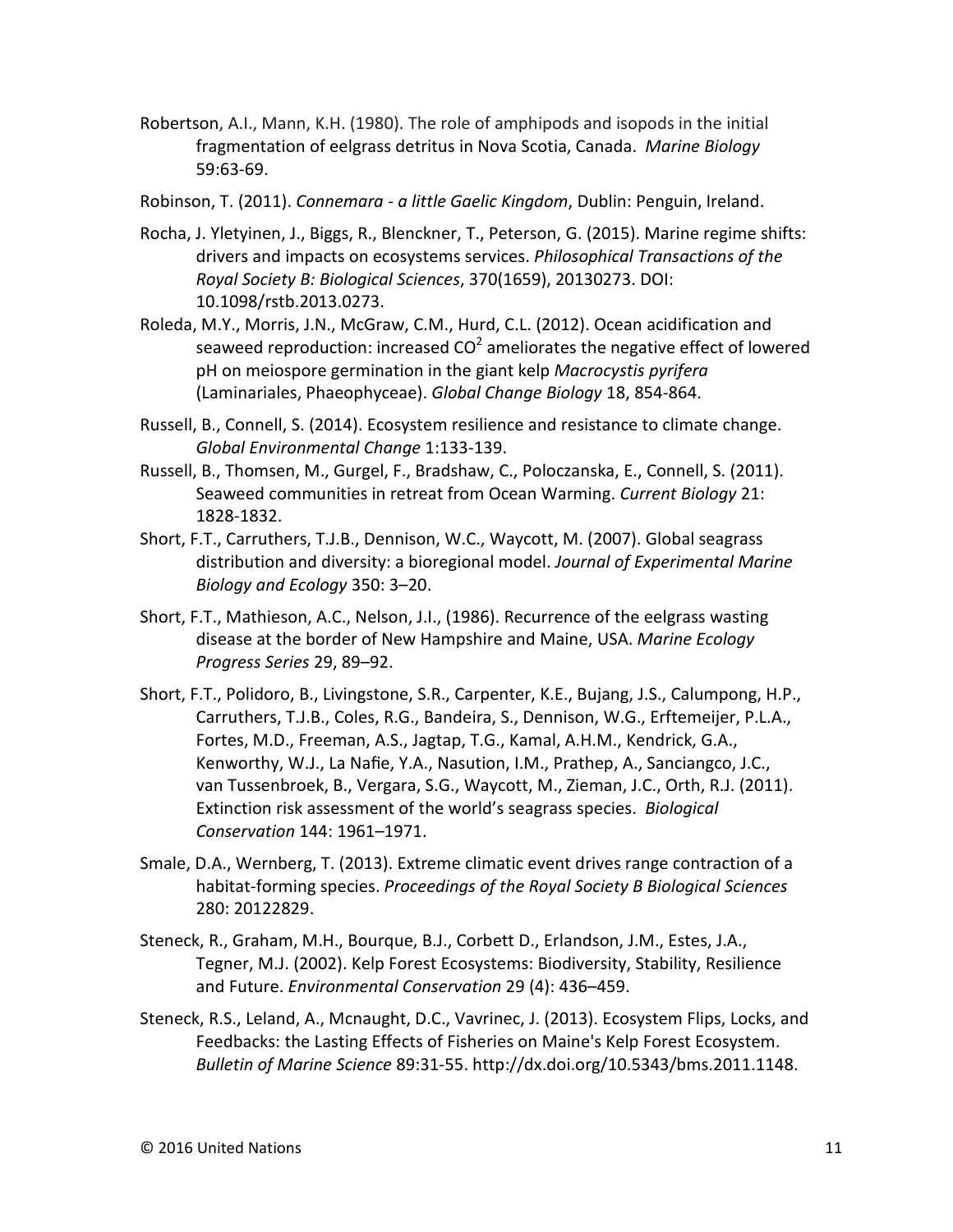- Stephenson, W.A. (1968). *Seaweed in Agriculture and Horticulture*. Faber and Faber: London, 231 pp.
- Strain, E.M.A., Thomson, R.J., Micheli, F., Mancuso, F. (2014). Identifying the interacting roles of stressors in driving the global loss of canopy-forming to mat-forming algae in marine ecosystems. *Global Change Biology*, 20(11): 3300-3312.
- Suchanek, T.H., Williams, S.L., Ogden, J.C., Hubbard, D.K., Gill, I.P. (1985). Utilization of shallow-water seagrass detritus by Caribbean deep-sea macrofauna:  $C^{13}$ evidence. *Deep Sea Research* 32(2): 201-214.
- Tegner, M.J., Dayton, P.K. (2000). Ecosystem effects of fishing in kelp forest communities. *ICES Journal of Marine Science*, 57: 579–589.
- Thom, R.M. (1996). CO<sup>2</sup> enrichment effects on eelgrass (*Zostera marina* L.) and bull kelp (*Nereocystis luetkeana* (Mert. P. & R.). *Water, Air, and Soil Pollution* 88: 383-391.
- Valle, M., Chust, G., del Campo, A., Wisz, M.S., Olsen, S.M., Garmendia, J.M., Borja, A. (2014). Projecting future distribution of the seagrass *Zostera noltii* under global warming and sea level rise. *Biological Conservation*, 170: 74-85.
- Vasquez, J.E., Santelices, B. (1990). Ecological effects of harvesting *Lessonia*  (Laminariales, Phaeophyta) in central Chile. *Hydrobiologia* 204/205: 41-47.
- Wahbeh, M.I., Mahasneh, M.A. (1985). Some aspects of the decomposition of leaf litter of the seagrass *Halophila stipulacea* from the Gulf of Adaba (Jordan). *Aquatic Botany* 21: 237-244.
- Waycott, M., Duarte, C.M., Carruthers, T.J.B., Orth, R.J., Dennison, W.C., Calladine, A., Fourqurean W.J., Heck, K.L.Jr., Hughes, A.R., Kenworthy, W.J., Short, F.T., Williams, S.L., Olyarnik, S., Kendrick, G.A. (2009). Accelerating loss of seagrasses across the globe threatens coastal ecosystems. *PNAS*:106 12377- 12381. (www.pnas.org\_cgi\_doi\_10.1073\_pnas.0905620106).
- Wernberg, T., Russell, B., Thomsen, M., Gurgel, F., Bradshaw, C., Poloczanska, E., Connell, S. (2011). Seaweed communities in retreat from Ocean Warming. *Current Biology* 21: 1828-1832.
- Wernberg, T., Smale, D., Tuya, F., Thomsen, M., Langlois, T, de Bettignes, T. Bennett, S., Rousseaux, C. (2013). An extreme climatic event alters marine ecosystem structure in a global biodiversity hotspot. *Letters Nature Climate Change*. 3: 78- 82.
- Willette, D.A., Ambrose, R.F. (2009). The distribution and expansion of the invasive seagrass *Halophila stipulacea* in Dominica, West Indies with a preliminary report from St. Lucia. *Aquatic Botany* 91: 137-142.
- Williams, S.L., Smith, J.E. (2007). Global review of the distribution, taxonomy, and impacts of introduced seaweeds. *Annual Review of Ecology, Evolution, and Systematics* 38: 327-359.